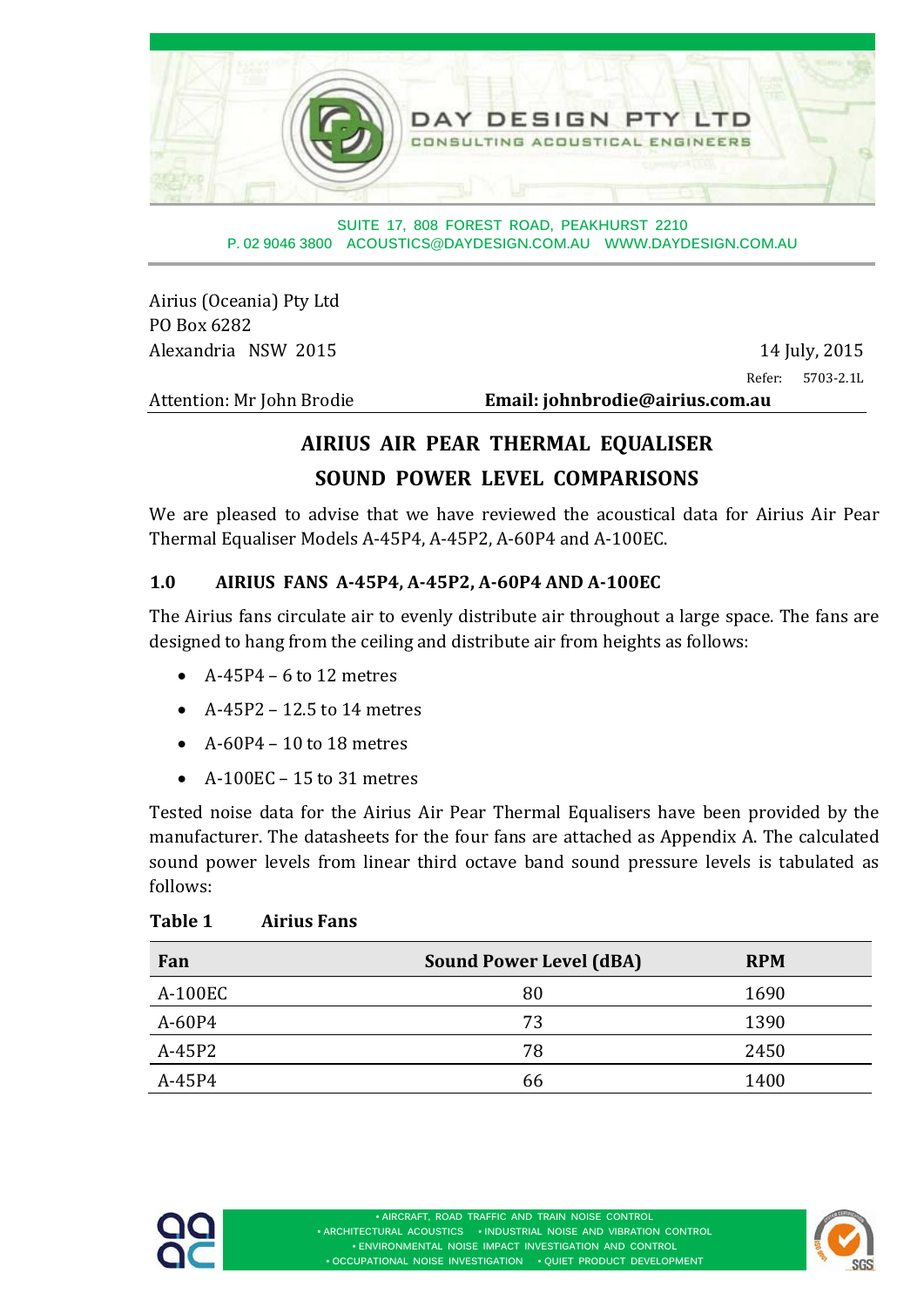#### **2.0 AUSTRALIAN STANDARD AS2107:2000**

#### **2.1 Recommended Internal Noise Levels**

Australian Standard AS 2107:2000 *Recommended design sound levels and reverberation times for building interiors* recommend the following internal noise levels for industrial buildings and sports halls:

| Type of occupancy/activity       | Recommended design sound level,<br>$L_{Aeq}$ , $dB(A)$ |                |  |
|----------------------------------|--------------------------------------------------------|----------------|--|
|                                  | Satisfactory                                           | <b>Maximum</b> |  |
| <b>Industrial Buildings -</b>    |                                                        |                |  |
| Assembly Lines -                 |                                                        |                |  |
| Light machinery                  | 55                                                     | 70             |  |
| Packaging and delivery           | 55                                                     | 60             |  |
| Control rooms                    | 50                                                     | 60             |  |
| Foreman's offices                | 45                                                     | 50             |  |
| Laboratories or test areas       | 40                                                     | 50             |  |
| Lunch rooms                      | 40                                                     | 55             |  |
| Precision assemblies             | 40                                                     | 50             |  |
| Sick bays                        | 40                                                     | 50             |  |
| <b>Indoor Sports Buildings -</b> |                                                        |                |  |
| Billiard and snooker rooms       | 40                                                     | 45             |  |
| All other indoor sports -        |                                                        |                |  |
| With coaching                    | 45                                                     | 50             |  |
| Without coaching                 | 50                                                     | 55             |  |

#### **Table 2 Recommended Internal Noise Levels**

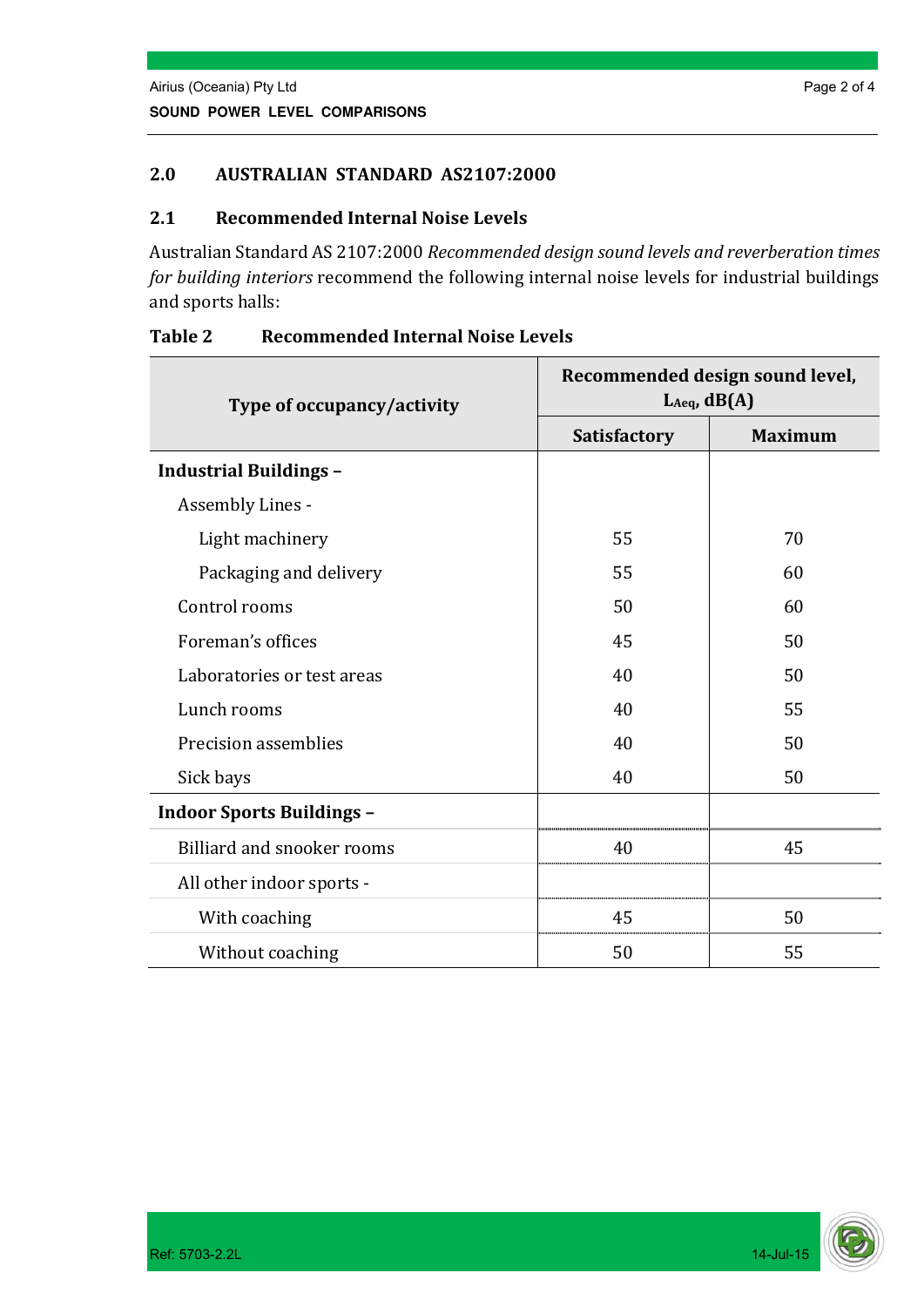#### **2.2 Sound Pressure Levels of Fans**

Given the sound power levels in Table 1 above, the following sound pressure levels are calculated at distances outlined in the Table below:

|          |         |          |          | <b>Sound Pressure Level from Discharge (dBA)</b> |           |
|----------|---------|----------|----------|--------------------------------------------------|-----------|
| Fan      | 1 metre | 3 metres | 5 metres | 10 metres                                        | 20 metres |
| A-100EC  | 72      | 62       | 58       | 52                                               | 46        |
| A-60P4   | 65      | 55       | 51       | 45                                               | 39        |
| $A-45P2$ | 70      | 60       | 56       | 50                                               | 44        |
| A-45P4   | 58      |          | 44       | 38                                               | 32        |

#### **Table 3 Sound Pressure Level of Fans**

The above calculated sound pressure levels appear to be suitable for use in industrial buildings when compared against the recommended internal noise levels outlined in Australian Standard AS2107:2000, provided suitable distance from the fan is maintained.

We recommend that the installation of the fans be assessed on a case by case basis as the acoustic environment and installation may change depending on the use of the space.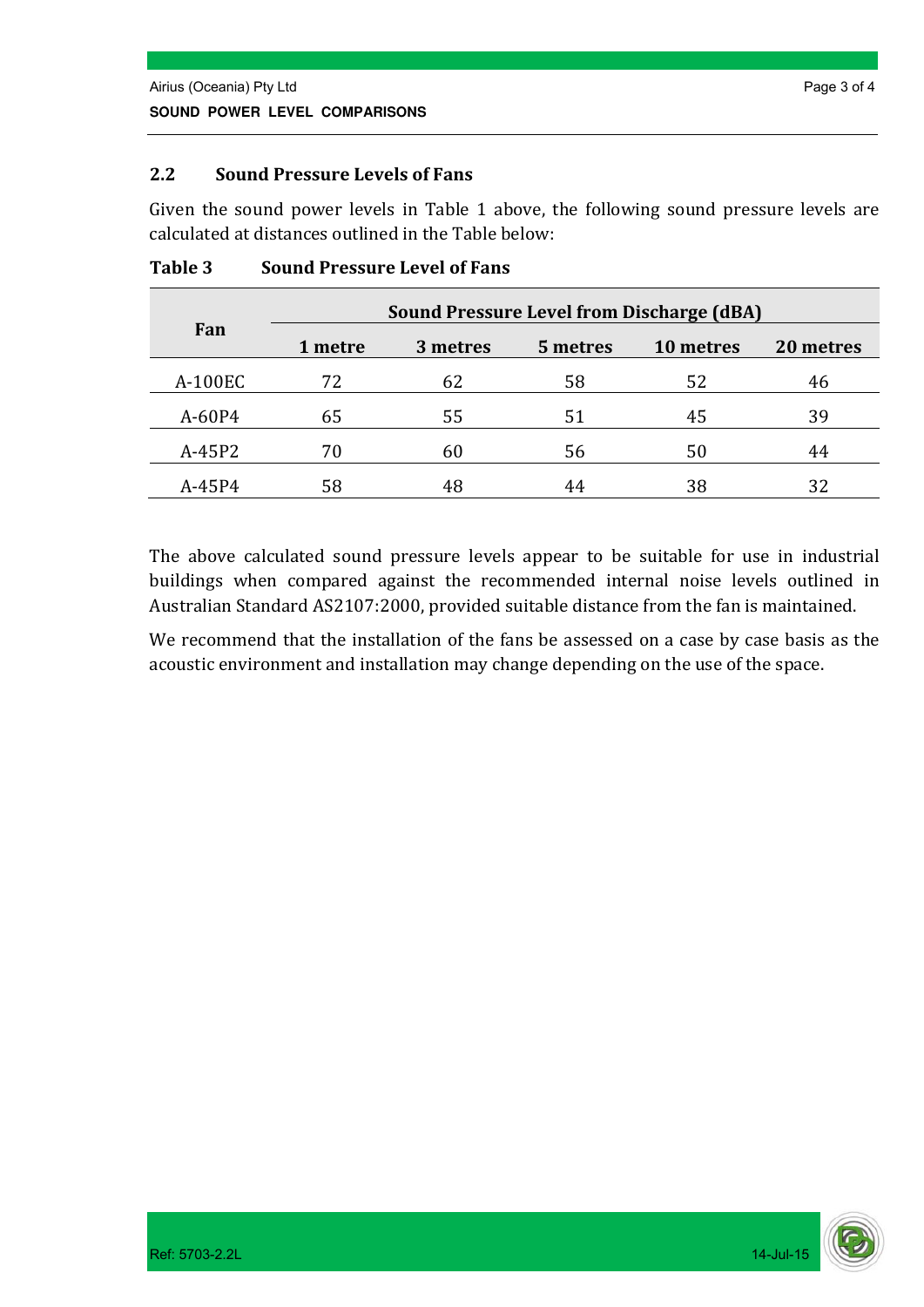#### **3.0 CONCLUSION**

Day Design was engaged to investigate the sound power levels of fans from Airius.

The sound pressure levels of the Airius fans have been determined at various distances for comparison against Australian Standard 2107:2000 *Recommended design sound levels and reverberation times for building interiors* to determine suitability. 

We recommend that the installation of the fans be assessed on a case by case basis as the acoustic environment may change depending on the use of the space.

**William Wang**, BE (Mechatronics), MIEAust, MAAS Senior Acoustical Engineer for and on behalf of Day Design Pty Ltd

#### **AAAC MEMBERSHIP**

Day Design Pty Ltd is a member company of the Association of Australian Acoustical Consultants, and the work herein reported has been performed in accordance with the terms of membership.



#### **Attachments:**

- Appendix A Airius Fans A-45P4, A-45P2, A-60P4, A-100EC Datasheets
- Appendix B Airius Test Data

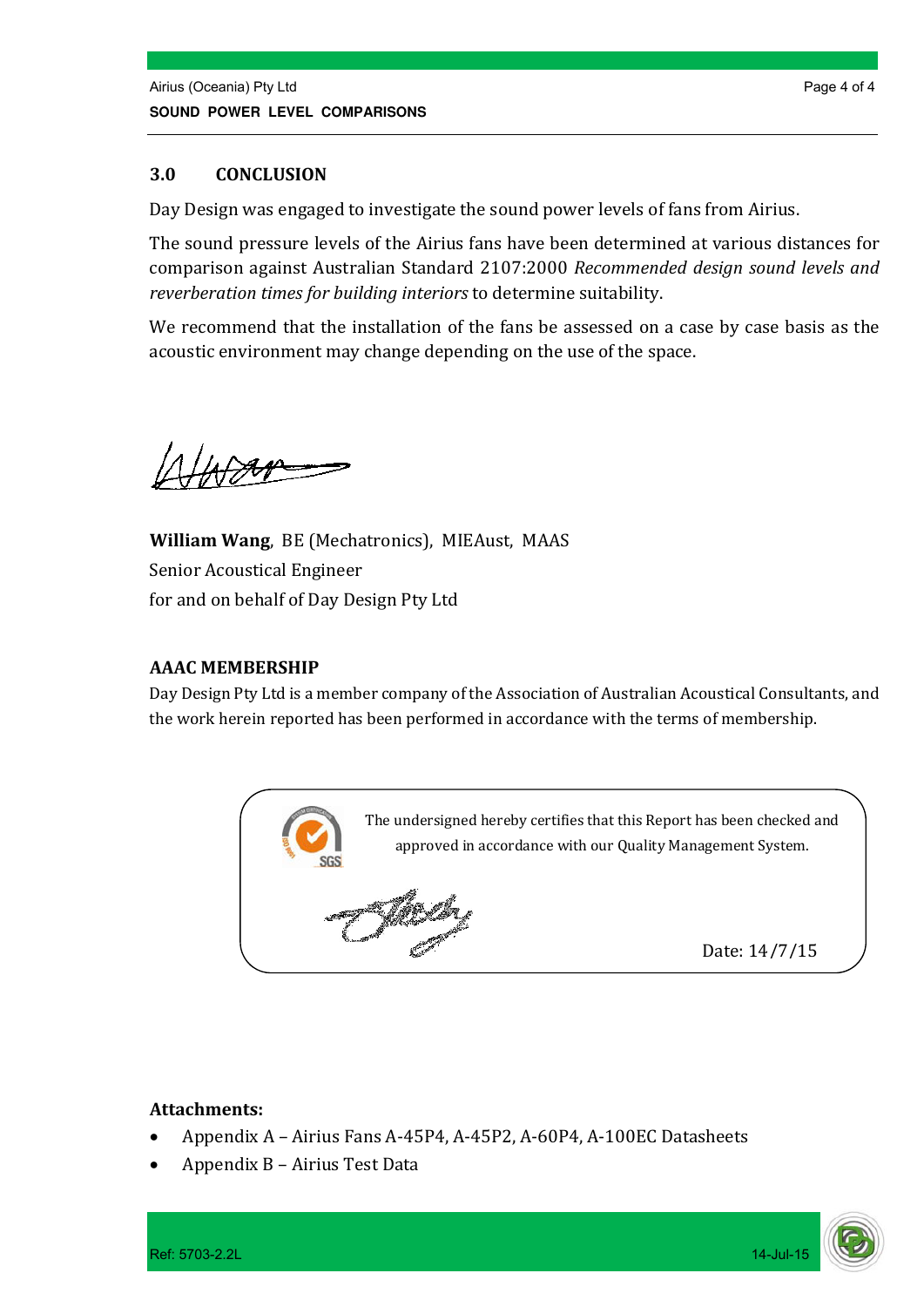

*45-230V-PS-P4*

### **MODEL 45 DIMENSIONS MODEL 45 PROPERTIES**

VIII

saving you energy



#### *COVERAGE*

| • Floor area |     |                   |
|--------------|-----|-------------------|
| $45$ /PS-4   | $=$ | 111m <sup>2</sup> |
| • Diameter   |     |                   |

- *45/PS-4 = 12m*
- *Ceiling Height*   $= 8.5m - 12m$

#### *MOTOR*

- *Single Phase*
- *45/PS-4 Motor = 1400 rpm @ 50htz*
- *PSC Permanent Split Capacitor motor*
- *All model 45 motors are sourced by EBM PAPST*

#### *OPERATING TEMPERATURES*

| $-10^{\circ}$ C<br>• Min start temp (approx.) = |  |
|-------------------------------------------------|--|
|-------------------------------------------------|--|

- *Min running temp = 20° C*
- *Shut off = 135° C • Reset = 125° C*
- 

#### *COLOUR*

- *Cool gray 2C Off white as standard*
- *Can be tailor painted to your colour specifications*

|               |                            | <b>Standard</b> |
|---------------|----------------------------|-----------------|
| UNIT SIZE     | Weight:                    | $6.4$ kgs       |
|               | Height to Rim:             | 457 mm          |
|               | Total Height:              | $610$ mm        |
|               | Diameter:                  | 380 mm          |
|               |                            |                 |
|               |                            | <b>230V</b>     |
|               |                            |                 |
|               | Watts* @ 50 htz:           | 42              |
|               | RPM <sup>*</sup> @ 50 htz: | 1400            |
|               |                            | 280             |
|               | (m3/hr):                   | (1010)          |
| 45/PS-4 MOTOR | $AMPS^* \t@ 50$ htz:       | .19             |

#### *INGRESS PROTECTION*

*• IP44 Rated*

#### *NOISE LEVELS*

- *Sound Power Level 66 dB(A)*
- *Sound Pressure Level @ 3 Mts 48 dB(A)*
- *Sound Pressure Level @ 5 Mts 44 dB(A)*

 *Note: A typical free field environment over a reflecting plane. \* All acoustic testing undertaken at the EBM- Papst Acoustic Laboratories in Connecticut USA during August 2014*

*Please contact Airius for full Noise Testing Report*

#### *ACCESSORIES & OPTIONS*

- *Airius suspended ceiling kit Allows Model 45 Airius unit to be mounted in a suspended ceiling grid*
- *Airius Transformer type speed controller 1 and 5 Amp available. 0-100% in 5 steps*
- *Airius speed control TRIAC speed control to adjust top end RPM*
- *PHI kit Photohydroionization Advanced oxidation technology - Used to mitigate air contaminants*

#### *WARRANTY*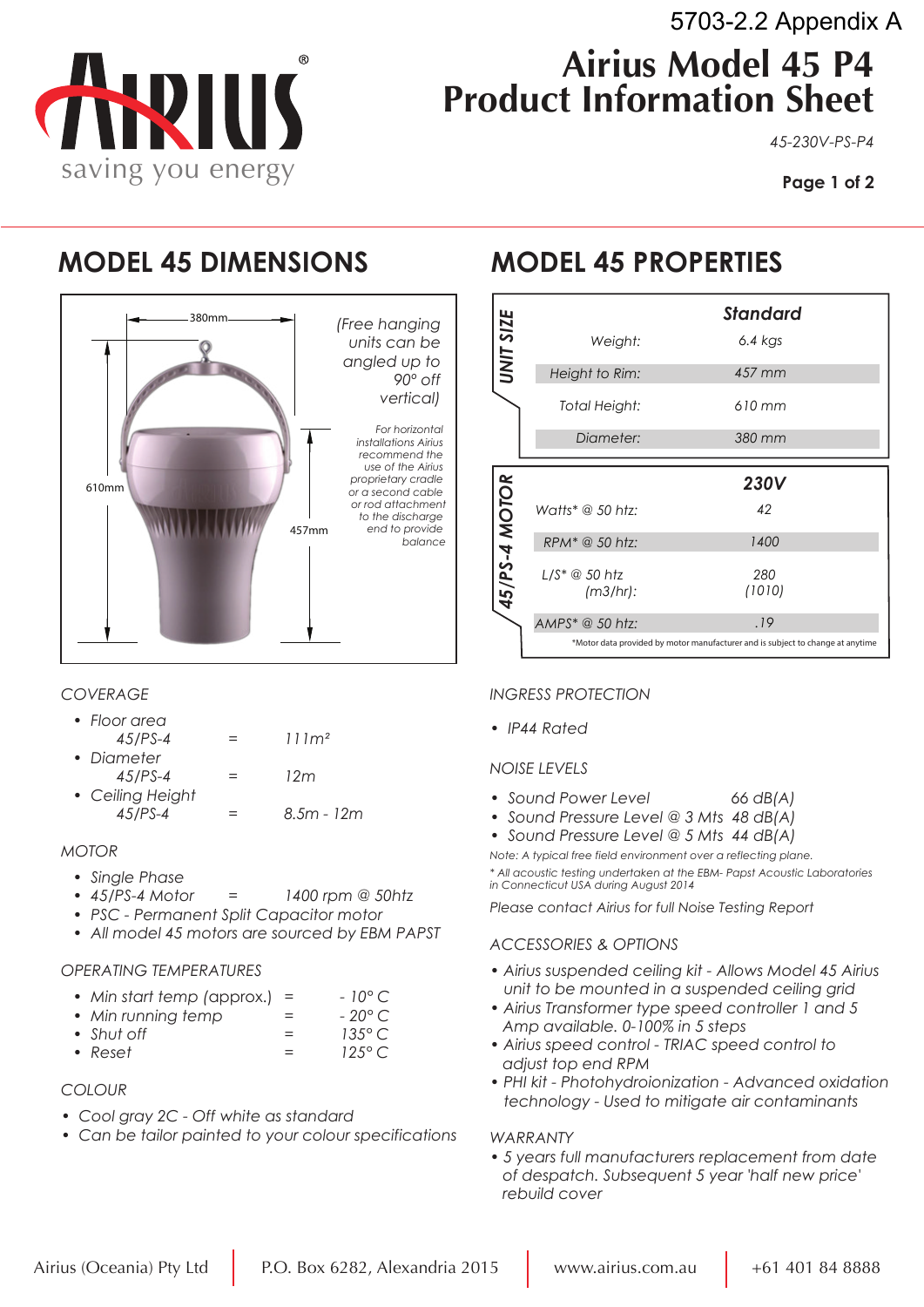

# **Airius Model 45 P4 Product Information Sheet**

*45-230V-PS-P4*

#### **Page 2 of 2**

## **MODEL 45 PLACEMENT**

#### *PREPARATION*

- *Install electrical circuit(s) and outlet(s) in accordance with national and local electric codes*
- *Outlets should generally be mounted vertically unless a "twist/locking" type is being used*
- *Wall switch may be installed in circuit to disable power and prevent electrical hazards when servicing*
- *Confirm electrical continuity of Airius unit on the ground before permanently mounting in the ceiling*

#### *INSTALLATION*

- *Hang vertically as high in the ceiling as possible Typically 300 – 450 mm from the roof deck to intake*
- *The Airius unit performs best when air column from the nozzle is unimpeded to the floor*
- *Use professionally installed hardware, capable of supporting a minimum of five times the weight*
- *Hardware to hang the unit includes but is not restricted to: Hooks, chains, cables, carabiners, bridle rings, beam clamps and bolts*
- *Density of the placement is directly related to the effectiveness, performance and savings*
- *Mount out of reach from people and animals*
- *Floor plans, mezzanines, office locations, machinery, people placement, plumbing, lighting, duct work, electrical systems, natural light/air systems, cranes, doors, windows, ventilation and fire suppression systems are all factors in properly locating the Airius system within the ceiling*

*NOTE:- Air Pears must not be installed directly to structure if they are to be angled.In this case a small length of cable or wire must be used between the handle and the structure to reduce compound twisting torque on the handle.*

#### *OPERATION*

- *Designed to operate 24 hours-a-day, 7 days-a week to maintain thermal equalization/humidity equalization*
- *Use optional speed control to fine tune RPM if needed*



#### *MAINTENANCE*

- *Frequency of cleaning will vary by application and environment*
- *You may clean the plastic housing with a damp warm cloth, using mild household detergents*
- *Do not use petroleum products, thinners or solvents to clean any part of the Airius unit*
- *If the Airius unit fails, contact manufacturer*

#### *MATERIALS & PROPERTIES*

- *Constructed from recyclable materials*
- *The outer shell, stator and fan blades are fire rated 5VA materials*
- *Power cord is a 3 wire 1.02 mm diameter 300VAC rated electrical cord - CE/EU compliance rated as HO5VV*
- *Motor is thermally protected. Shutoff is at 135°C & reset is at 125°C*
- *45/PS-4 = 0 66 dB(A) Sound Power Level at 50 htz*
- *No lubrication required. Bearings are sealed*



*Airius LLC, © 2011. All Rights Reserved.*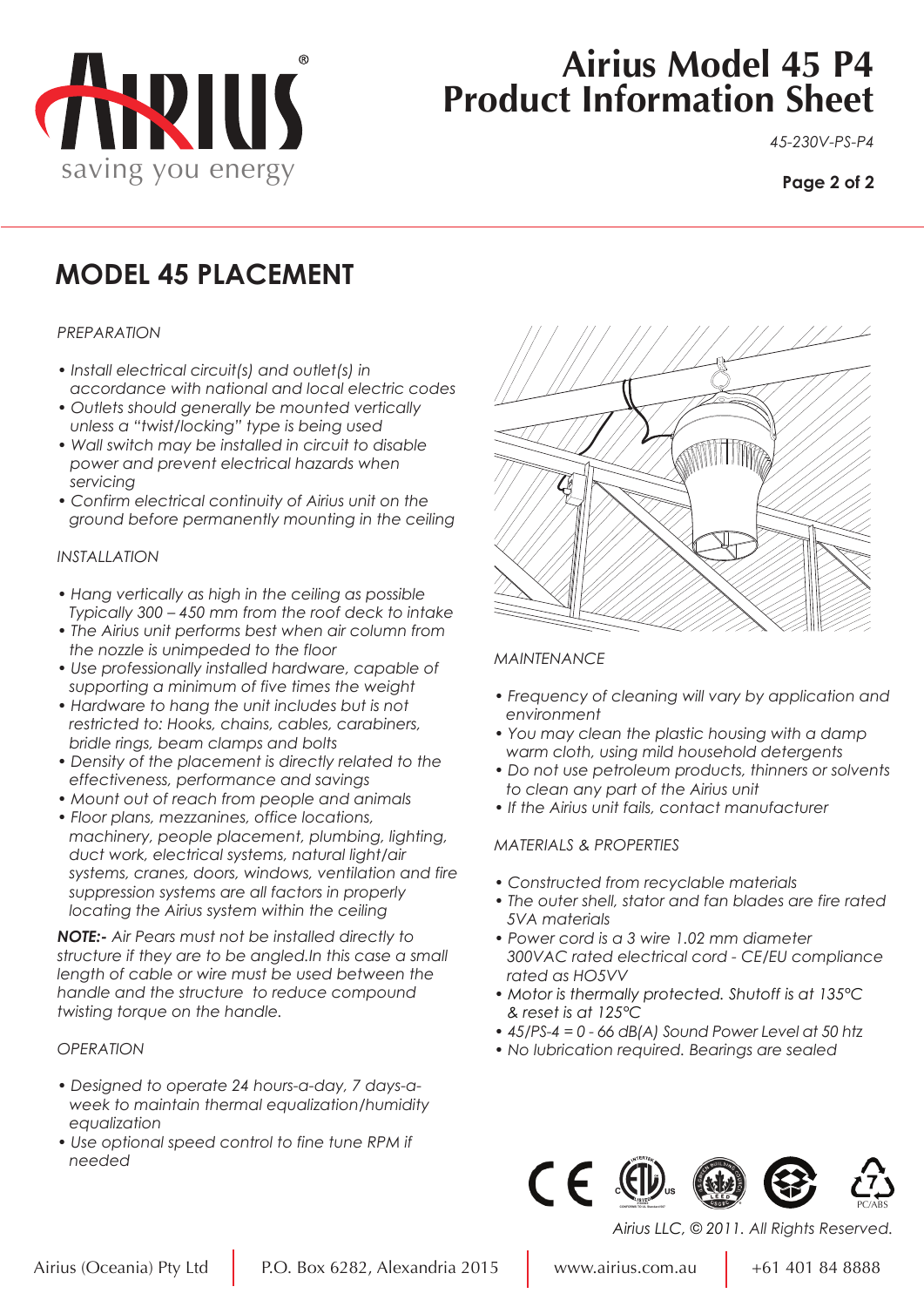

# **Airius Model 45 P2 Product Information Sheet**

*45-230V-PS-P2*

**Page 1 of 2**

## **MODEL 45 DIMENSIONS MODEL 45 PROPERTIES**



### *COVERAGE*

| • Floor area     |   |                  |
|------------------|---|------------------|
| $45$ /PS-2       |   | 139 <sup>2</sup> |
| • Diameter       |   |                  |
| $45$ /PS-2       | = | 13m              |
| • Ceiling Height |   |                  |
| $45/PS - 2$      |   | $12.5m - 14m$    |

#### *MOTOR*

- *Single Phase*
- *45/PS-2 Motor = 2450 rpm @ 50htz*
- *PSC Permanent Split Capacitor motor*
- *All model 45 motors are sourced by EBM PAPST*

#### *OPERATING TEMPERATURES*

|  | • Min start temp (approx.) = |  |  | $-10^{\circ}$ C |
|--|------------------------------|--|--|-----------------|
|--|------------------------------|--|--|-----------------|

- *Min running temp = 20° C • Shut off = 135° C*
- *Reset = 125° C*

#### *COLOUR*

- *Cool gray 2C Off white as standard*
- *Can be tailor painted to your colour specifications*

#### *INGRESS PROTECTION*

*• IP44 Rated*

|           |                | <b>Standard</b> |
|-----------|----------------|-----------------|
| UNIT SIZE | Weight:        | $6.4$ kgs       |
|           | Height to Rim: | 457 mm          |
|           | Total Height:  | $610$ mm        |
|           | Diameter:      | 380 mm          |
|           |                |                 |

|               |                   | <b>230V</b>                                                                    |
|---------------|-------------------|--------------------------------------------------------------------------------|
|               | Watts* @ 50 htz:  | 125                                                                            |
|               | $RPM^*$ @ 50 htz: | 2450                                                                           |
| 45/PS-2 MOTOR | (m3/hr):          | 505<br>(1821)                                                                  |
|               | AMPS* @ 50 htz:   | 0.54                                                                           |
|               |                   | *Motor data provided by motor manufacturer and is subject to change at anytime |

#### *NOISE LEVELS*

- *Sound Power Level 78 dB(A)*
- *Sound Pressure Level @ 8 Mts 52 dB(A)*
- Sound Pressure Level @ 12 Mts 48 dB(A)

*Note: A typical free field environment over a reflecting plane. \* All acoustic testing undertaken at the EBM- Papst Acoustic Laboratories in Connecticut USA during August 2014*

*Please contact Airius for full Noise Testing Report*

#### *ACCESSORIES & OPTIONS*

- *Airius suspended ceiling kit Allows Model 45 Airius unit to be mounted in a suspended ceiling grid*
- *Airius Transformer type speed controller 1 and 5 Amp available. 0-100% in 5 steps*
- *Airius speed control TRIAC speed control to adjust top end RPM*
- *PHI kit Photohydroionization Advanced oxidation technology - Used to mitigate air contaminants*

#### *WARRANTY*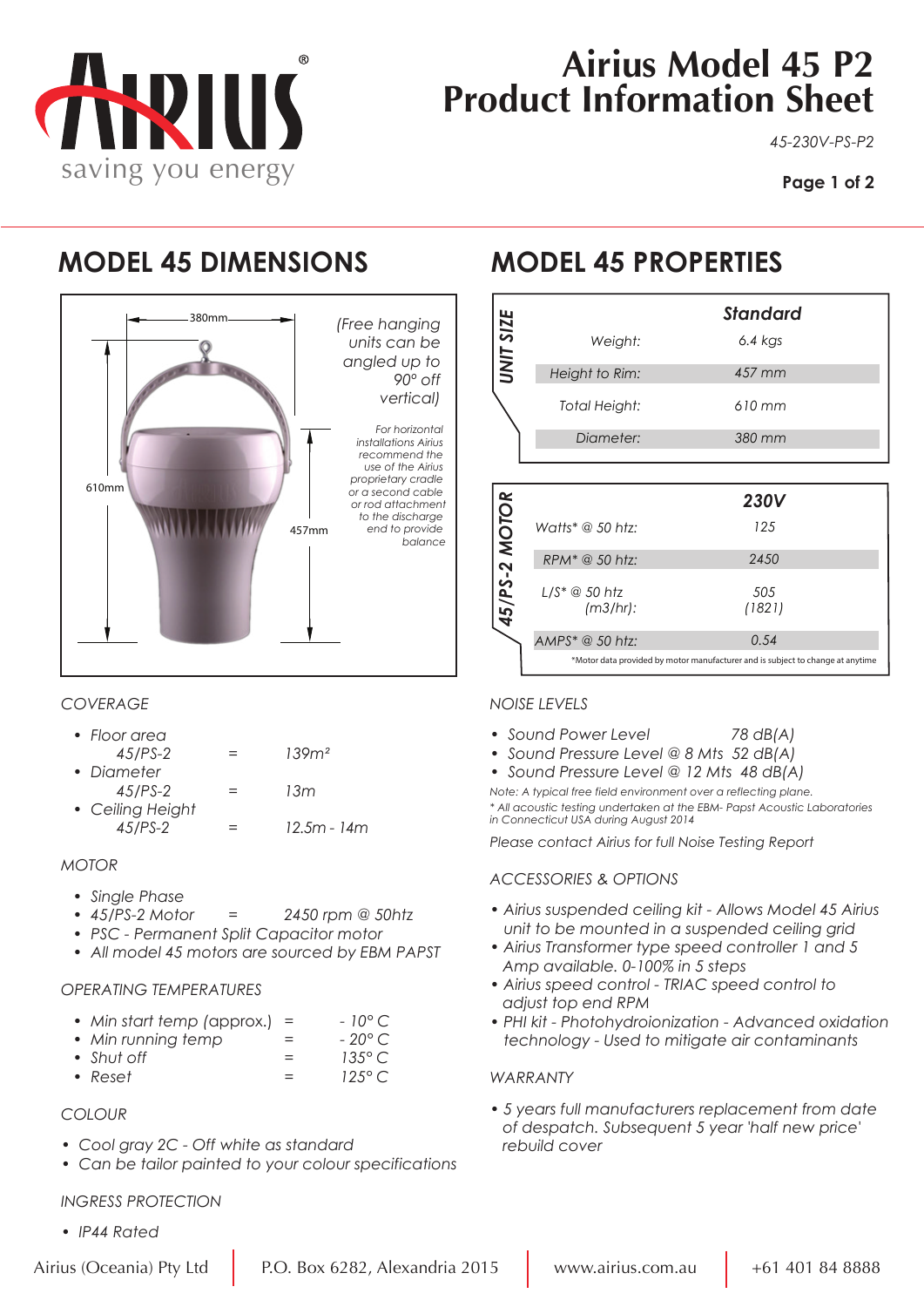

# **Airius Model 45 P2 Product Information Sheet**

*45-230V-PS-P2*

#### **Page 2 of 2**

## **MODEL 45 PLACEMENT**

#### *PREPARATION*

- *Install electrical circuit(s) and outlet(s) in accordance with national and local electric codes*
- *Outlets should generally be mounted vertically unless a "twist/locking" type is being used*
- *Wall switch may be installed in circuit to disable power and prevent electrical hazards when servicing*
- *Confirm electrical continuity of Airius unit on the ground before permanently mounting in the ceiling*

#### *INSTALLATION*

- *Hang vertically as high in the ceiling as possible Typically 300 – 450 mm from the roof deck to intake*
- *The Airius unit performs best when air column from the nozzle is unimpeded to the floor*
- *Use professionally installed hardware, capable of supporting a minimum of five times the weight*
- *Hardware to hang the unit includes but is not restricted to: Hooks, chains, cables, carabiners, bridle rings, beam clamps and bolts*
- *Density of the placement is directly related to the effectiveness, performance and savings*
- *Mount out of reach from people and animals*
- *Floor plans, mezzanines, office locations, machinery, people placement, plumbing, lighting, duct work, electrical systems, natural light/air systems, cranes, doors, windows, ventilation and fire suppression systems are all factors in properly locating the Airius system within the ceiling*

*NOTE:- Air Pears must not be installed directly to structure if they are to be angled.In this case a small length of cable or wire must be used between the handle and the structure to reduce compound twisting torque on the handle.*

#### *OPERATION*

- *Designed to operate 24 hours-a-day, 7 days-a week to maintain thermal equalization/humidity equalization*
- *Use optional speed control to fine tune RPM if needed*



#### *MAINTENANCE*

- *Frequency of cleaning will vary by application and environment*
- *You may clean the plastic housing with a damp warm cloth, using mild household detergents*
- *Do not use petroleum products, thinners or solvents to clean any part of the Airius unit*
- *If the Airius unit fails, contact manufacturer*

#### *MATERIALS & PROPERTIES*

- *Constructed from recyclable materials*
- *The outer shell, stator and fan blades are fire rated 5VA materials*
- *Power cord is a 3 wire 1.02 mm diameter 300VAC rated electrical cord - CE/EU compliance rated as HO5VV*
- *Motor is thermally protected. Shutoff is at 135°C & reset is at 125°C*
- *78 dB(A) Sound Power Level at 50 htz*
- *No lubrication required. Bearings are sealed*



*Airius LLC, © 2011. All Rights Reserved.*

PC/ABS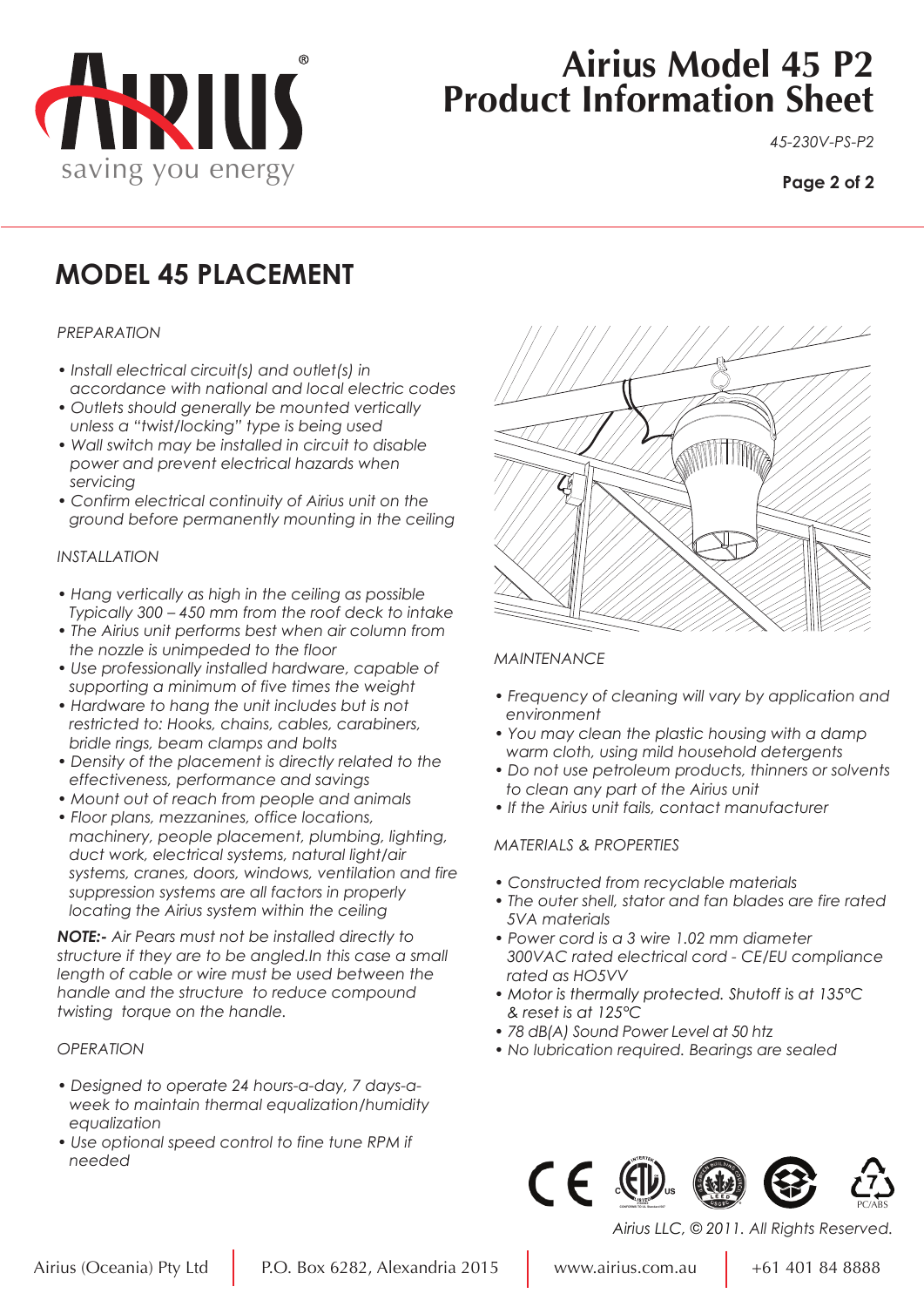

# **Airius Model 60 Product Information Sheet**

*60-230V-PS-P4*

## **MODEL 60 DIMENSIONS MODEL 60 PROPERTIES**



#### *COVERAGE*

| • Floor area |  | 186m <sup>2</sup> |
|--------------|--|-------------------|
|--------------|--|-------------------|

- *Diameter = 15m*
- Ceiling Height =

#### *MOTOR*

- *Single Phase*
- *• 1390 rpm @ 50htz*
- *PSC Permanent Split Capacitor motor*
- *All model 60 motors are sourced by EBM PAPST*

#### *OPERATING TEMPERATURES*

|  | • Min start temp (approx.) $=$ | $-10^{\circ}$ C |  |
|--|--------------------------------|-----------------|--|
|  |                                | ----            |  |

- *Min running temp = 20° C*
- *Shut off* =  $\qquad \qquad =$ *• Reset = 125° C*
- *NOISE LEVELS*
- *Sound Power Level 73 dB(A)*
- *Sound Pressure Level @ 8 Mts 47 dB(A)*
- *Sound Pressure Level @ 12 Mts 43 dB(A)*

*Note: A typical free field environment over a reflecting plane. \* All acoustic testing undertaken at the EBM- Papst Acoustic Laboratories in Connecticut USA during August 2014*

*Please contact Airius for full Noise Testing Report*

|                  |                            | Standard      |
|------------------|----------------------------|---------------|
| <b>UNIT SIZE</b> | Weight:                    | 10 kgs        |
|                  | Height to Rim:             | 610 mm        |
|                  | Total Height:              | 813 mm        |
|                  | Diameter:                  | 464 mm        |
|                  |                            | <b>230V</b>   |
| <b>MOTOR</b>     | Watts* $@$ 50 htz:         | 120           |
|                  | RPM <sup>*</sup> @ 50 htz: | 1390          |
|                  | (m3/hr):                   | 786<br>(2832) |
|                  | AMPS* @ 50 htz:            | .57           |
|                  |                            |               |

### *INGRESS PROTECTION*

*• IP44 Rated*

#### *COLOUR*

- *Cool gray 2C Off white as standard*
- *Can be tailor painted to your colour specifications*

#### *ACCESSORIES & OPTIONS*

- *Airius suspended ceiling kit Allows model 60 Airius unit to be mounted in a suspended ceiling grid*
- *Airius Transformer type speed controller 1 and 5 Amp available. 0-100% in 5 steps*
- *Airius speed control TRIAC speed control to adjust top end RPM*
- *PHI kit Photohydroionization Advanced oxidation technology - Used to mitigate air contaminants*

#### *WARRANTY*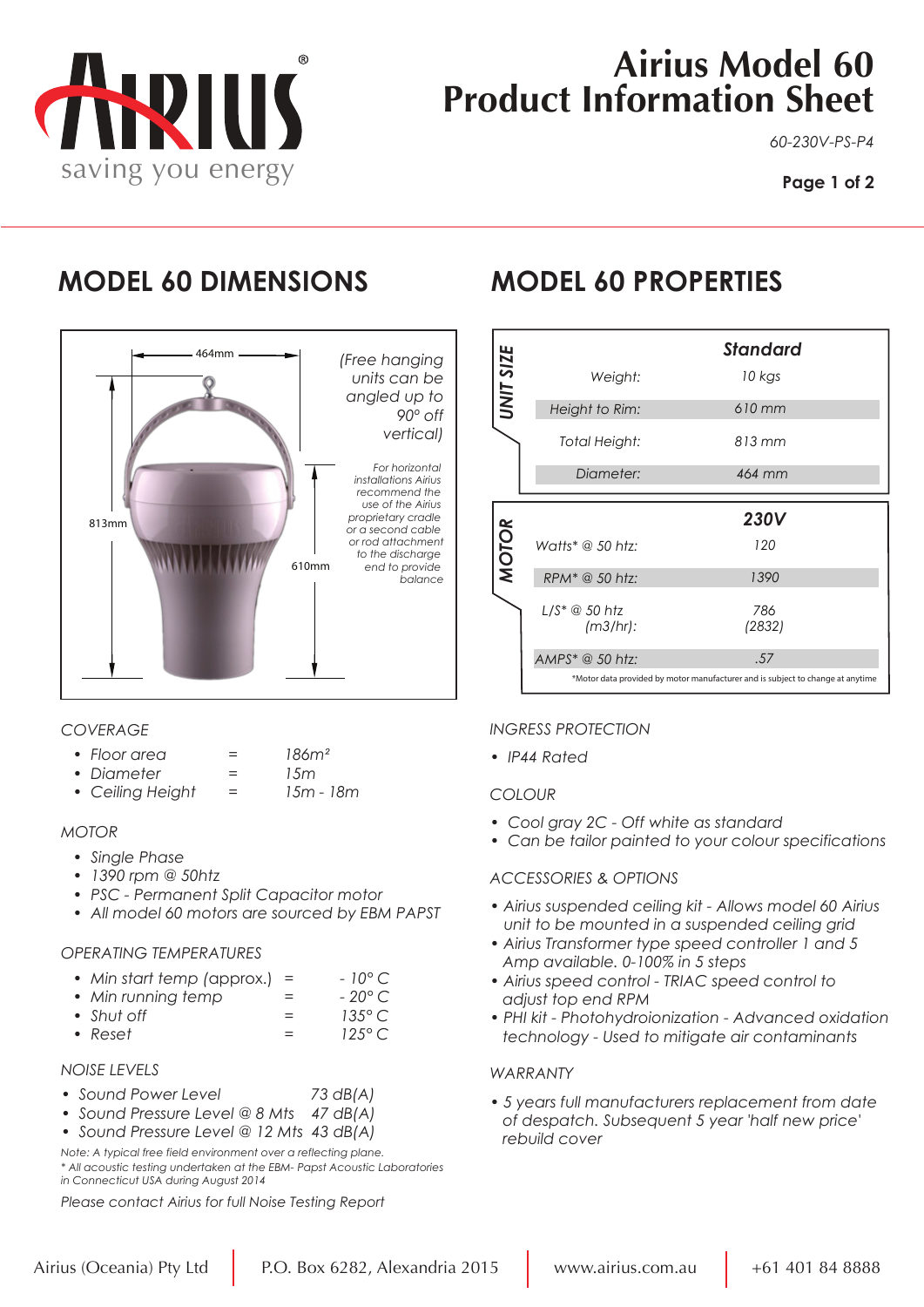

# **Airius Model 60 Product Information Sheet**

*60-230V-PS-P4*

#### **Page 2 of 2**

## **MODEL 60 PLACEMENT**

#### *PREPARATION*

- *Install electrical circuit(s) and outlet(s) in accordance with national and local electric codes*
- *Outlets should generally be mounted vertically unless a "twist/locking" type is being used*
- *Wall switch may be installed in circuit to disable power and prevent electrical hazards when servicing*
- *Confirm electrical continuity of Airius unit on the ground before permanently mounting in the ceiling*

#### *INSTALLATION*

- *Hang vertically as high in the ceiling as possible Typically 300 – 450 mm from the roof deck to intake*
- *The Airius unit performs best when air column from the nozzle is unimpeded to the floor*
- *Use professionally installed hardware, capable of supporting a minimum of five times the weight*
- *Hardware to hang the unit includes but is not restricted to: Hooks, chains, cables, carabiners, bridle rings, beam clamps and bolts*
- *Density of the placement is directly related to the effectiveness, performance and savings*
- *Mount out of reach from people and animals*
- *Floor plans, mezzanines, office locations, machinery, people placement, plumbing, lighting, duct work, electrical systems, natural light/air systems, cranes, doors, windows, ventilation and fire suppression systems are all factors in properly locating the Airius system within the ceiling*

*NOTE:- Air Pears must not be installed directly to structure if they are to be angled.In this case a small length of cable or wire must be used between the handle and the structure to reduce compound twisting torque on the handle.*

#### *OPERATION*

- *Designed to operate 24 hours-a-day, 7 days-a week to maintain thermal equalization/humidity equalization*
- *Use optional speed control to fine tune RPM if needed*



#### *MAINTENANCE*

- *Frequency of cleaning will vary by application and environment*
- *You may clean the plastic housing with a damp warm cloth, using mild household detergents*
- *Do not use petroleum products, thinners or solvents to clean any part of the Airius unit*
- *If the Airius unit fails, contact manufacturer*

#### *MATERIALS & PROPERTIES*

- *Constructed from recyclable materials*
- *The outer shell, stator and fan blades are fire rated 5VA materials*
- *Power cord is a 3 wire 1.02 mm diameter 300VAC rated electrical cord - CE/EU compliance rated as HO5VV*
- *Motor is thermally protected. Shutoff is at 135°C & reset is at 125°C*
- *0-73 dB(A) Sound Power Level at 50 htz*
- *No lubrication required. Bearings are sealed*



*Airius LLC, © 2011. All Rights Reserved.*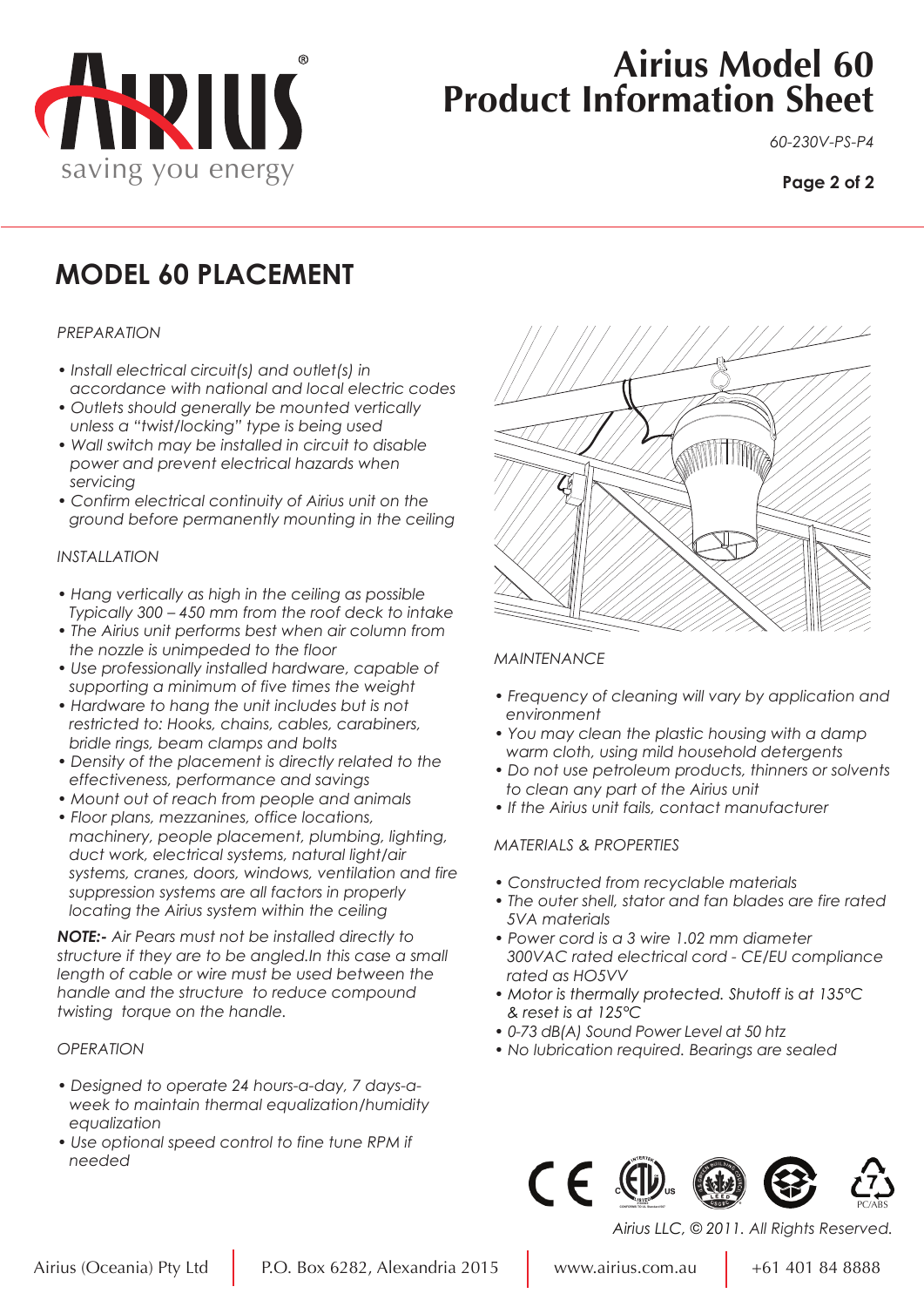

# **Airius Model 100 Product Information Sheet**

*100-230V-EC*

## **MODEL 100 DIMENSIONS MODEL 100 PROPERTIES**



### *COVERAGE*

- *Floor area = 232m²*
- *Ceiling Height = 20m 31m*
- *Diameter = 17m*

#### *MOTOR*

- *Single Phase*
- *• 1690 rpm @ 50htz*
- *EC Electrically Commutated, 92% efficient motor*
- *All model 100 motors are sourced by EBM PAPST*

#### *OPERATING TEMPERATURES*

| • Min start temp (approx.) | $-10^{\circ}$ C |
|----------------------------|-----------------|
|----------------------------|-----------------|

- *Min running temp = 20° C*
- *Shut off = 135° C*   $\bullet$  *Reset*  $=$
- 

#### *NOISE LEVELS*

- *Sound Power Level 80 dB(A)*
- *Sound Pressure Level @ 10 Mts 52 dB(A)*
- *Sound Pressure Level @ 30 Mts 42 dB(A)*

*Note: A typical free field environment over a reflecting plane. \* All acoustic testing undertaken at the EBM- Papst Acoustic Laboratories in Connecticut USA during August 2014*

*Please contact Airius for full Noise Testing Report*

|                  |                    | <b>Standard</b> |
|------------------|--------------------|-----------------|
| <b>UNIT SIZE</b> | Weight:            | 20.5 kgs        |
|                  | Height to Rim:     | 845 mm          |
|                  | Total Height:      | N/A             |
|                  | Diameter:          | 495 mm          |
|                  |                    |                 |
|                  |                    |                 |
|                  |                    | <b>230V</b>     |
|                  | Watts* $@$ 50 htz: | 390             |
| <b>MOTOR</b>     | RPM* @ 50 htz:     | 1690            |
|                  | (m3/hr):           | 1584<br>(5705)  |
|                  | AMPS* @ 50 htz:    | 2.5             |

#### *INGRESS PROTECTION*

*• IP54 Rated*

#### *COLOUR*

- *Cool gray 2C Off white as standard*
- *Can be tailor painted to your colour specifications*

#### *ACCESSORIES & OPTIONS*

- *Airius speed control Potentiometer to alter 0-10VDC control (EC)*
- *Building management systems can vary speed of EC based on a 0-10VDC*

#### *WARRANTY*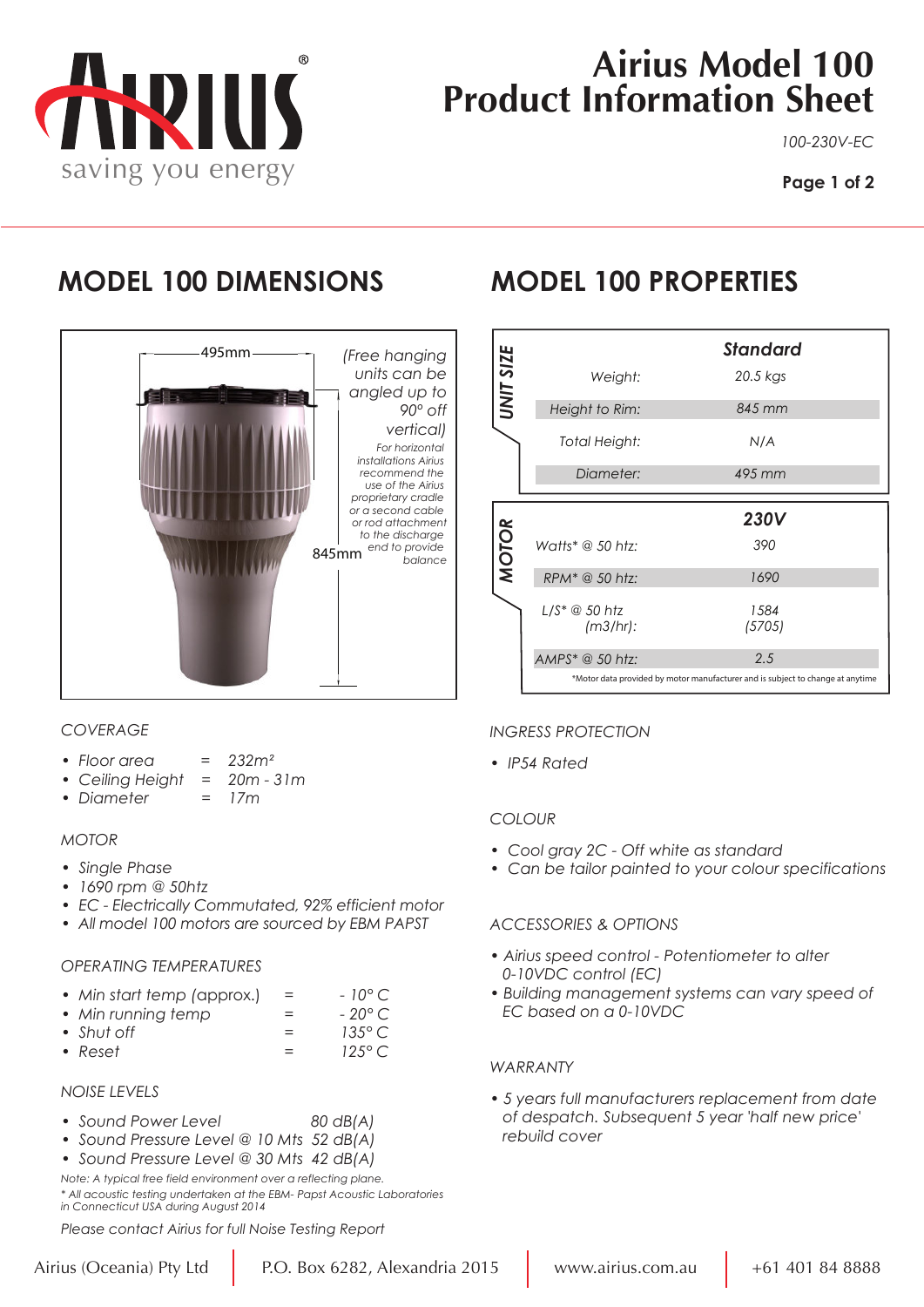

# **Airius Model 100 Product Information Sheet**

*100-230V-EC*

#### **Page 2 of 2**

## **MODEL 100 PLACEMENT**

#### *PREPARATION*

- *Install electrical circuit(s) and outlet(s) in accordance with national and local electric codes*
- *Outlets should generally be mounted vertically unless a "twist/locking" type is being used*
- *Wall switch may be installed in circuit to disable power and prevent electrical hazards when servicing*
- *Confirm electrical continuity of Airius unit on the ground before permanently mounting in the ceiling*

#### *INSTALLATION*

- *Hang vertically as high in the ceiling as possible Typically 300 – 450 mm from the roof deck to intake*
- *The Airius unit performs best when air column from the nozzle is unimpeded to the floor*
- *Use professionally installed hardware, capable of supporting a minimum of five times the weight*
- *Hardware to hang the unit includes but is not restricted to: Hooks, chains, cables, carabiners, bridle rings, beam clamps and bolts*
- *Density of the placement is directly related to the effectiveness, performance and savings*
- *Mount out of reach from people and animals*
- *Floor plans, mezzanines, office locations, machinery, people placement, plumbing, lighting, duct work, electrical systems, natural light/air systems, cranes, doors, windows, ventilation and fire suppression systems are all factors in properly locating the Airius system within the ceiling.*

*NOTE:- Air Pears must not be installed directly to structure if they are to be angled.In this case a small length of cable or wire must be used between the handle and the structure to reduce compound twisting torque on the handle.*

#### *OPERATION*

- *Designed to operate 24 hours-a-day, 7 days-a week to maintain thermal equalization/humidity equalization*
- *Use optional speed control to fine tune RPM if needed*



#### *MAINTENANCE*

- *Frequency of cleaning will vary by application and environment*
- *You may clean the plastic housing with a damp warm cloth, using mild household detergents*
- *Do not use petroleum products, thinners or solvents to clean any part of the Airius unit*
- *If the Airius unit fails, contact manufacturer*

#### *MATERIALS & PROPERTIES*

- *Constructed from recyclable materials*
- *The outer shell, stator and fan blades are fire rated 5VA materials*
- *Power cord is a 3 wire 1.02 mm diameter 300VAC rated electrical cord - CE/EU compliance rated as HO5VV*
- *EC Electrically Commutated, 92% efficient motor*
- *Motor is thermally protected. Shutoff is at 135°C & reset is at 125°C*
- *80 dB(A)\* Sound Level Power at 50 htz*
- *No lubrication required. Bearings are sealed*



*Airius LLC, © 2011. All Rights Reserved.*

PC/ABS